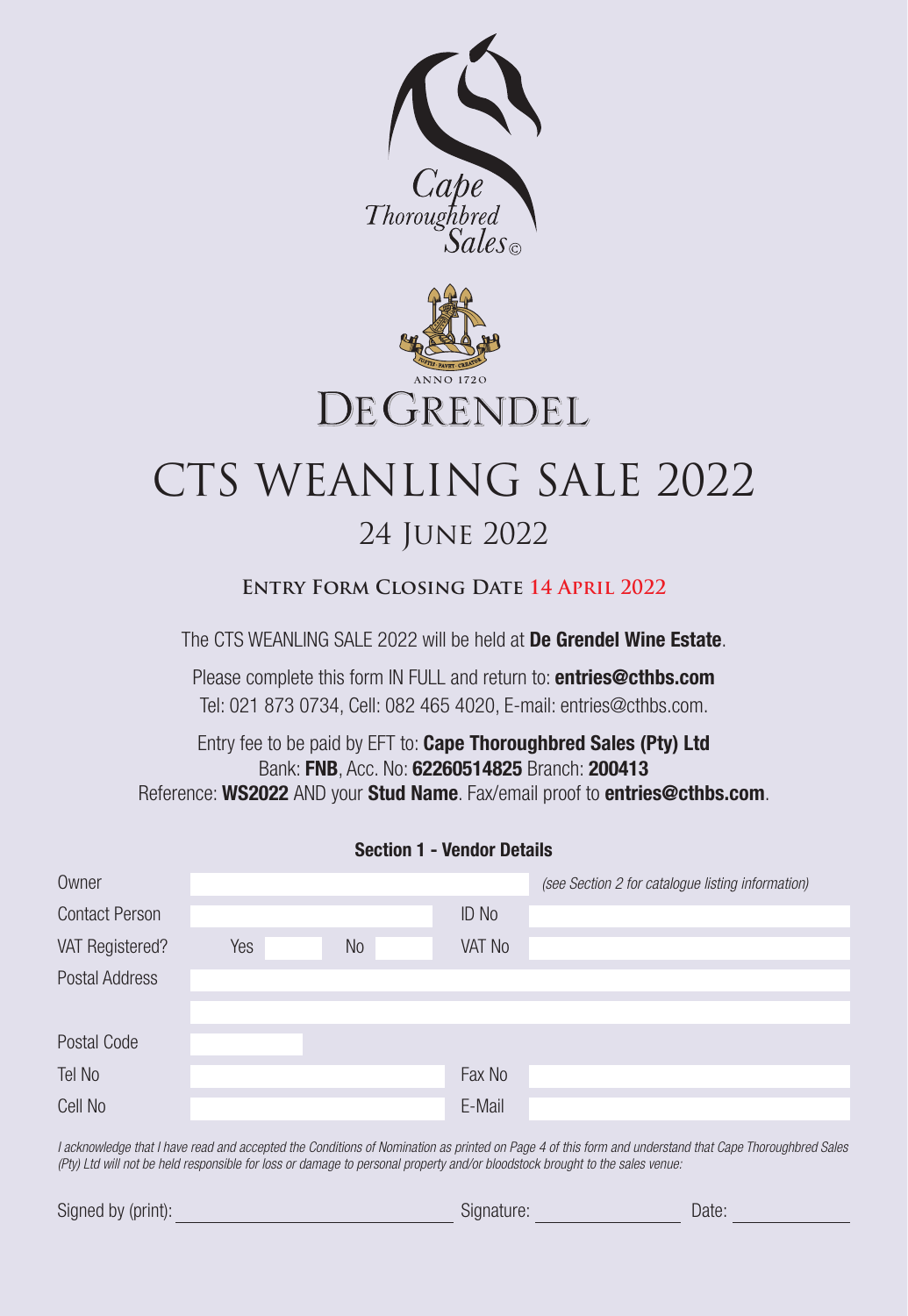# Section 2

# 1. METHOD OF CATALOGUE LISTING

List the details as they should appear in the catalogue vendor index (if different from Section 1):

| Vendor Name:           |     |                |          |  |
|------------------------|-----|----------------|----------|--|
| Agent?                 | Yes | N <sub>o</sub> | Details: |  |
| Postal Address:        |     |                |          |  |
| <b>Contact Person:</b> |     |                |          |  |
| Telephone:             |     |                | Fax:     |  |
| Cell:                  |     |                | E-mail:  |  |

## 2. SALES PROCEEDS AND CESSION OF RIGHTS

## Guaranteed payment of sales proceeds will be made to vendors 45 days after the sale.

The vendor agrees that Cape Thoroughbred Sales (Pty) Ltd shall only pay sale proceeds directly into the nominated bank account listed below. If acting as agent for a third party, a separate entry form is to be completed, otherwise the vendor undertakes to account to the registered owner directly. The vendor hereby cedes, makes over and transfers to Cape Thoroughbred Sales (Pty) Ltd all of its rights, title and interest as seller against the buyer in respect of the sale of the horse(s) entered and sold under the conditions of sale of Cape Thoroughbred Sales (Pty) Ltd. This cession by the vendor includes but is not limited to the right of Cape Thoroughbred Sales (Pty) Ltd to institute legal proceedings and to recover in its own name the purchase consideration(s) and related costs and expenses of such horse(s) sold from the relevant buyer(s).

| <b>BANK</b>              |  |  |
|--------------------------|--|--|
|                          |  |  |
| <b>BRANCH NAME</b>       |  |  |
| <b>BRANCH NUMBER</b>     |  |  |
|                          |  |  |
| ACCOUNT NAME             |  |  |
|                          |  |  |
| ACCOUNT NUMBER           |  |  |
|                          |  |  |
|                          |  |  |
| <b>INVOICING DETAILS</b> |  |  |
|                          |  |  |
|                          |  |  |
|                          |  |  |
|                          |  |  |
|                          |  |  |
|                          |  |  |
|                          |  |  |

- Vendor Details on Page 1?
- Signed and dated the nomination form after reading the Conditions on Page 4?
- Are the details for the catalogue listing correct as per section 1 above?
- Do we have the correct banking details to pay sales proceeds to?
- Do we have a copy of your VAT registration certificate? If not please enclose with form.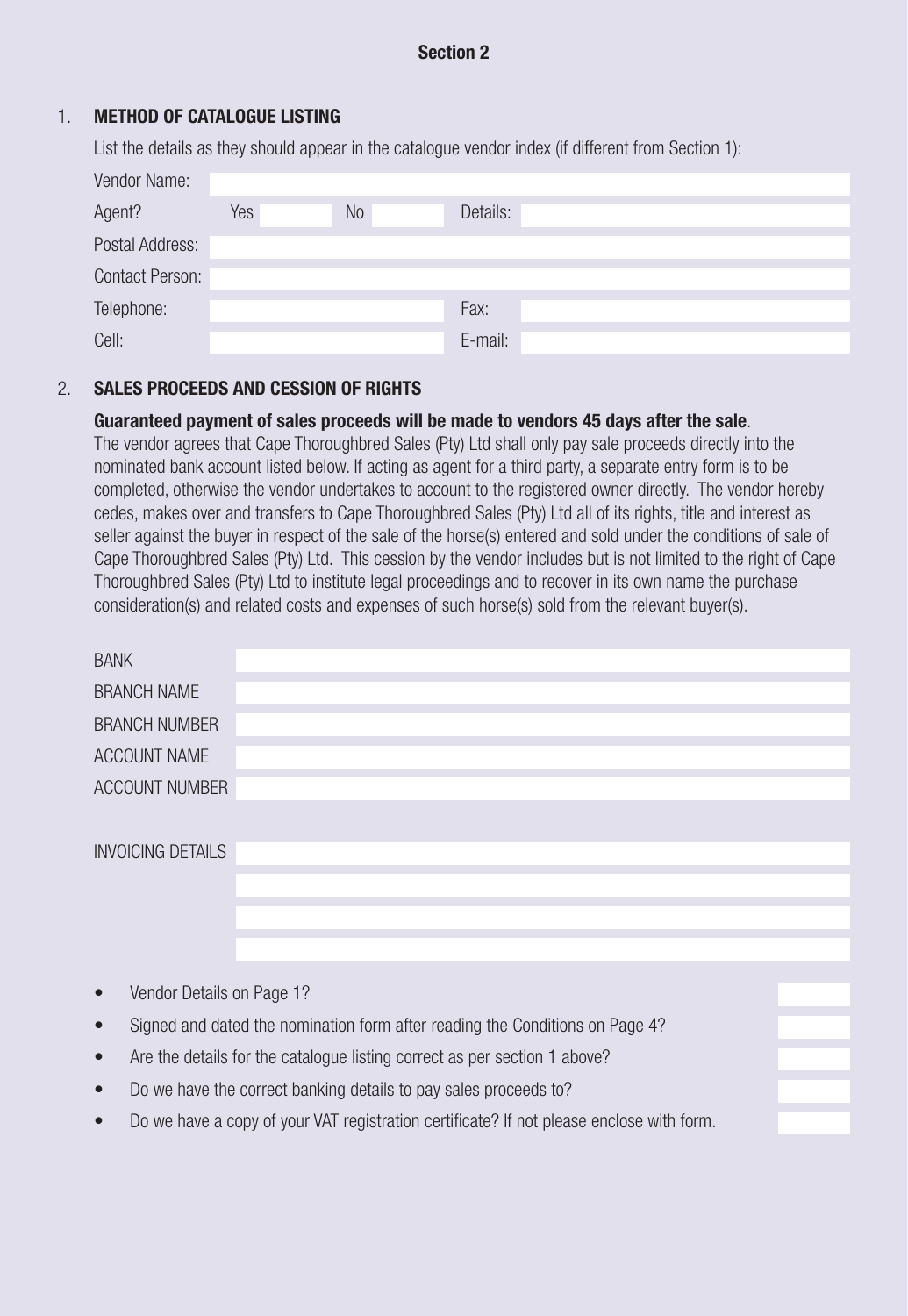# CTS WEANLING SALE 2022 Nominations to be returned no later than **14 April 2022**

| No.              | NAME | COLOUR/<br>SEX | DATE<br>OF BIRTH | ${\sf SIRE}$ | DAM |
|------------------|------|----------------|------------------|--------------|-----|
| $\mathbbm{1}$    |      |                |                  |              |     |
| $\overline{c}$   |      |                |                  |              |     |
| $\,3$            |      |                |                  |              |     |
| $\overline{4}$   |      |                |                  |              |     |
| $\overline{5}$   |      |                |                  |              |     |
| $\,$ $\,$ $\,$   |      |                |                  |              |     |
| $\overline{7}$   |      |                |                  |              |     |
| $\, 8$           |      |                |                  |              |     |
| $\boldsymbol{9}$ |      |                |                  |              |     |
| $10\,$           |      |                |                  |              |     |
| $11$             |      |                |                  |              |     |
| $12$             |      |                |                  |              |     |
| 13               |      |                |                  |              |     |
| $14$             |      |                |                  |              |     |
| 15               |      |                |                  |              |     |
| $16\,$           |      |                |                  |              |     |
| $17\,$           |      |                |                  |              |     |
| $18\,$           |      |                |                  |              |     |
| $19$             |      |                |                  |              |     |
| $20\,$           |      |                |                  |              |     |
| 21               |      |                |                  |              |     |
| $22\,$           |      |                |                  |              |     |
| 23               |      |                |                  |              |     |
| 24               |      |                |                  |              |     |
| $25\,$           |      |                |                  |              |     |
| $26\,$           |      |                |                  |              |     |
| 27               |      |                |                  |              |     |
| $28\,$           |      |                |                  |              |     |
| Notes:           |      |                |                  |              |     |
|                  |      |                |                  |              |     |

TOTAL NUMBER OF ENTRIES





 $x$  R750.00 + VAT = R

PLEASE EFT PAYMENT TO CAPE THOROUGHBRED SALES (PTY) LTD *Please note that entries will not be accepted without full payment There will be no acceptance fees charged.* 

PLEASE NOTE: All horses will be re-inspected at the discretion of CTS upon arrival at the sales grounds. CTS retains the right to remove any horse from the sale should it be deemed necessary for whatever reason.